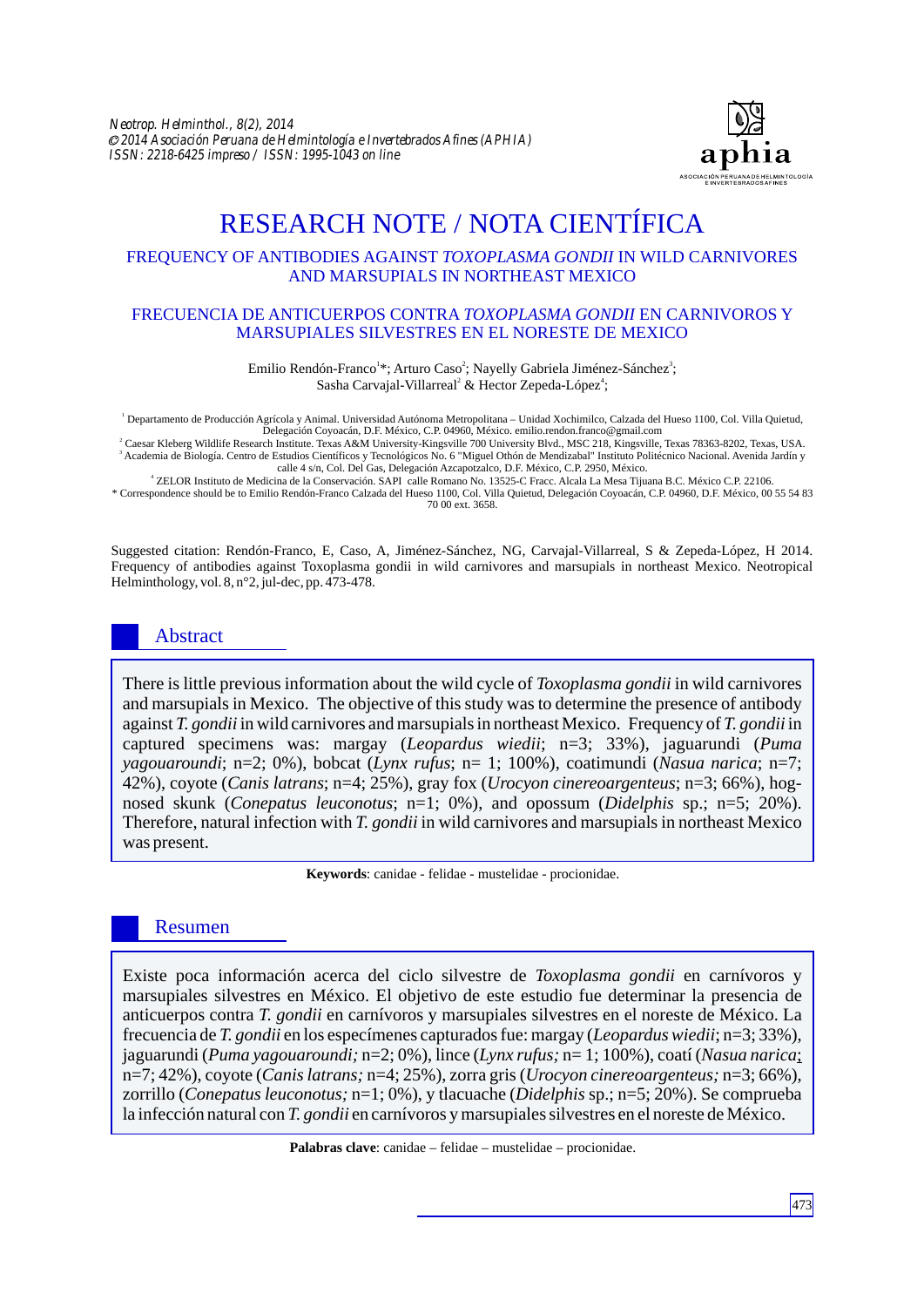#### **INTRODUCTION**

*Toxoplasma gondii* (Nicolle, Manceaux and Splendore 1908) is an intracellular parasite that affects all homeothermic vertebrate. In the domestic cat, the complete cycle of the parasite occurs because the cat is the only definitive host.

Infected hosts may be in an infectious stage all their lives and this helps the worldwide distribution of the disease (Frenkel, 1990; Della, 1999; Wolfe, 2003). The wild felids are also considered definitive hosts since this parasite have been found in different species of wild cats (Dreesen, 1990; Wolfe, 2003; Cañon-Franco *et al*., 2013). Even though these animals have been the definitive hosts, there are a few studies about their role on the wild cycle of the parasite. A recent revision reported that in the only neotropical small felid species that this parasite has been found is in ocelot (*Leopardus pardalis;*  Linné,1758), Geoffroy´s Cat (*L. geoffroyi;*  D´Orbigny and Gervais, 1844) and Oncilla (*L. tigrinus*; Schreber, 1775) (Cañon-Franco *et al*., 2013).

There are also a few records of the presence of antibodies of this parasite in other wild neotropical carnivores. A research on neotropical mammals, included in its analysis the coatimundi (*Nasua nasua* Linnaeus, 1766) and common opossum (*Didelphis marsupialis* Linnaeus, 1758) (Thoisy *et al*., 2003). Other carnivores such as canids have been used as indicators for *T. gondii*, however these studies have been done in the neartic regions (Dubey *et al.*, 1999). In Mexico, studies about *T. gondii* in wildlife are in small numbers and also focused on neartic species (Kikuchi *et al*., 2004; Suzan & Ceballos, 2005; Rendón-Franco *et al*., 2012). In areas where domestic cats are not present, wild felids are the final hosts; therefore it is very important to evaluate which role they play in the wild cycle of the parasite. In the other hand, it is important to determine if other carnivores or marsupials participate in the wild cycle of *T. gondii* as an infectious host for the felids or even for humans, since some carnivores such as the coatimundi, skunk, and opossum are consumed by people in rural areas (Naranjo *et al*., 2004; Tlapaya & Gallina, 2010; Contreras-Moreno *et al*., 2012).

The objective of this study is to determine the presence of *T. gondii* antibodies in wild carnivores and marsupials in a neotropical area within northeast Mexico.

## **MATERIALAND METHODS**

As a part of a felid ecological project developed by Caso, captures were done with the use of box traps (Tomahawk live Trap model No. 109.5, Tomahawk Live Trap Company, Hazelhurst, Wisconsin 54531,USA; Caso, 2013). Blood was obtained from jaguarundis (*Puma yagouaroundi* É. Geoffroy, 1803), coyotes (*Canis latrans* Say, 1823), coatimundis (*Nasua narica* Linnaeus, 1766), bobcats (*Lynx rufus* Schreber, 1777), hog-nosed skunks (*Conepatus leuconotus*; Lichtenstein, 1832), and common opossums (*Didelphis* sp.) at Los Ebanos and Los Pericos (23º 27' N, 97º 48' W) cattle ranches from 1998 to 2006 (Caso, 2013). In the other hand, captures of margays (*Leopardus wiedii* Schinz, 1821), gray foxes (*Urocyon cinereoargenteus* Schreber, 1775) and coatimundis were done at El Cielo Biosphere Reserve (23º03'N, 90º13'W) in 2003 (Carvajal-Villarreal *et al*., 2012). Both study areas are in the state of Tamaulipas, Mexico. *P. yagouaroundi and L. wiedii* are protected by Mexican laws under category of near threatened and risk of extinction respectively (SEMARNAT, 2010). All carnivores in this study are considered as least concern by the UICN, except *L. wiedii*, which is considered near threatened (UICN, 2014).

Samples were obtained after chemical immobilization, and serum was maintained frozen at -20 Cº until lab analysis (Caso *et al.*, 2005; Caso, 2013). Each individual was safely handled according to the recommendations of the American Society of Mammalogists (Sikes & Gannon, 2007) and all were released at the same capture point when the effects of immobilization were not present.

Antibody detection was done through a test latex

474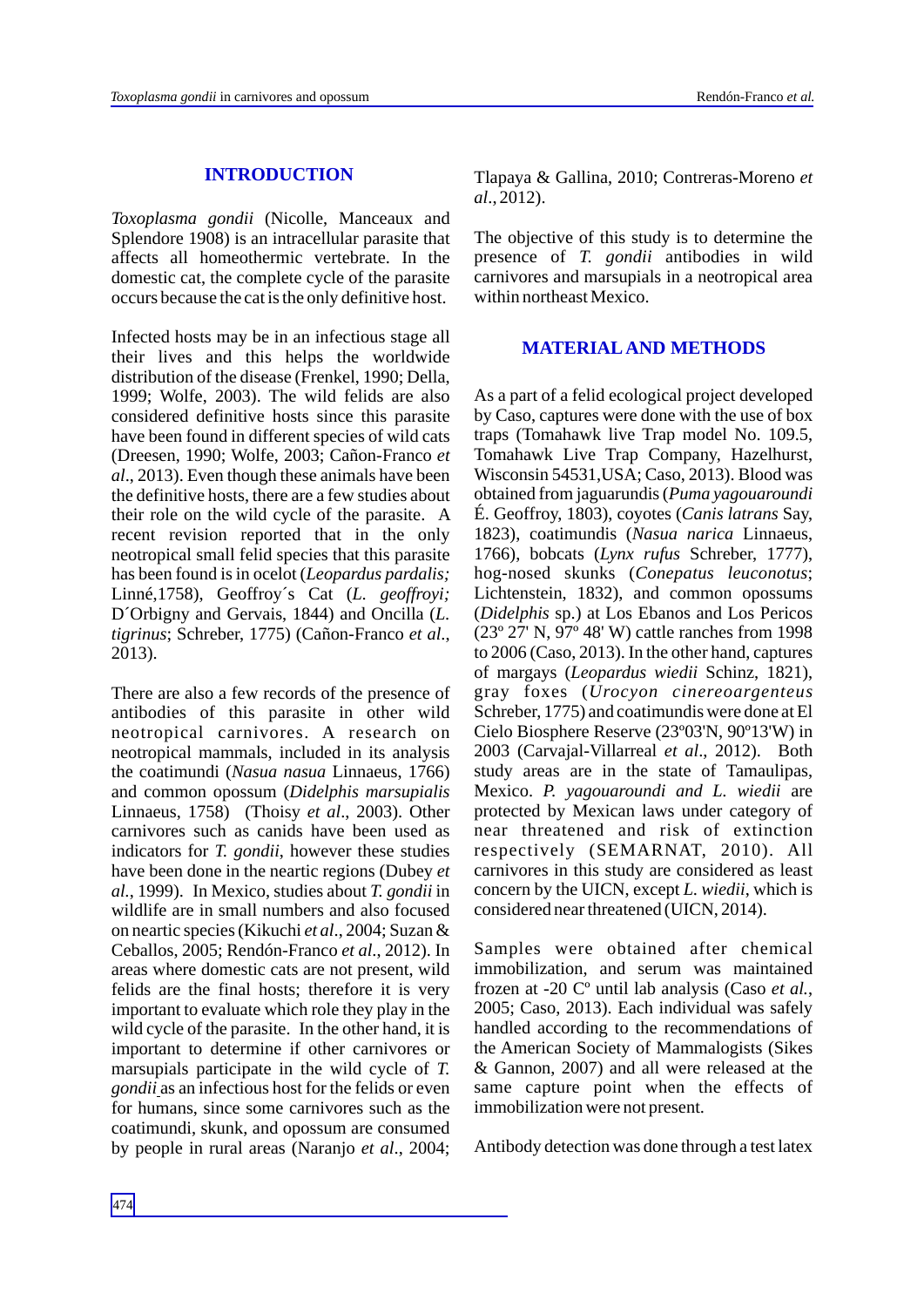agglutination test (Toxotest-MT, Eiken Chemical Co. LTD, Tokyo 110-8408, Japan) accordingly with lab specifications. This test has been used before in wild felids to test the presence of *T. gondii* (Ramos *et al*., 2001; Kikuchi *et al*., 2004; Rendón-Franco *et al*., 2012). Titers  $> 1:32$  were considered positives for felines while titers  $> 1:16$  were considered positives for the other species according with manufacture recommendations. We calculated the frequencies and confidence intervals 95% for each species using epidemiological software (Epidat 3.1 ® software, Servicio de Epidemiología Dirección Xeral de Innovación e

Xestión de Saúde Pública, Santiago de Compostela, Coruña, Spain).

### **RESULTS**

Results obtained were the following: margay 1 of 3 (33%), jaguarundi 0 of 2 (0%), bobcat 1 of 1 (100%), coatimundi 3 of 7 (42%), coyote 1 of 4 (25%), gray fox 2 of 3 (66%), hog-nosed skunk 0 of 1  $(0\%)$  and common opossum 1 of 5  $(20\%)$ . Titers in positive animals were from 1:16 in carnivores to 1:256 in coatimundis, and positive for opossum 1:16 titer (Table 1).

**Table 1**. Frequencies and antibodies titer against *Toxoplasma gondii* in wild carnivores and marsupials.

| Specie/serum dilution                     | >1:16 | 1:16b | 1:32a | 1:64 | 1:128 | 1:256 | n | Positive       | Frequency<br>% (CI 95%) |
|-------------------------------------------|-------|-------|-------|------|-------|-------|---|----------------|-------------------------|
| Margay<br>(Leopardus wiedii)              |       |       |       |      |       |       | 3 | 1              | $33(1-90)$              |
| Jagurundi<br>(Puma yagouaroundi)          |       |       |       |      |       |       | 2 | 0              | 0 (ND)                  |
| <b>Bobcat</b><br>(Lynx rufus)             |       |       |       |      |       |       | 1 |                | 100 (ND)                |
| Coatimundi<br>(Nasua narica)              | 4     | 1     |       |      |       | 2     | 7 | 3              | 42 (10-81)              |
| Coyote<br>(Canis latrans)                 | 3     |       |       |      |       |       | 4 | 1              | $25(1-80)$              |
| Gray fox<br>(Urocyon cinereoargenteus)    |       |       |       |      |       |       | 3 | $\overline{2}$ | 66 (9-99)               |
| Hog-nosed skunk<br>(Conepatus leuconotus) |       |       |       |      |       |       | 1 | 0              | 0(ND)                   |
| Opossum<br>(Didelphis sp)                 | 4     |       |       |      |       |       | 5 |                | $20(0-72)$              |

a=positive feline b= positive other than feline, ND=no done.

#### **DISCUSSION**

There are not previous reports of antibodies prevalence of *T. gondii* in margay and jaguarundi; however, in jaguarundis it has been found that they can excrete oocytes naturally or during experiments (Jewell *et al*., 1972; Pizzie *et al*., 1978). In this study, we did not find any evidence of anti-*Toxoplasma* antibodies in jaguarundis, but because to the small sample size  $(n = 2)$ , is not possible to say that jaguarundis could not be infected by the parasite in the wild. Even though the small number of individual margays, these results are important since they ensure that margays could be infected by *T. gondii* in the wild. In the case of the gray fox, there have been reports that indicate that the prevalence of *T. gondii* in this species is high in the U.S. since it runs from 25% to 75% depending on the area, and this is consistent with the present study. Same research also found that the prevalence of *T. gondii* in coyotes is 59%, however in the present study it is lower. It is important to mention that sample size of this study for both species is low; therefore is not possible compare these results with the ones in U.S (Dubey *et al*., 1999).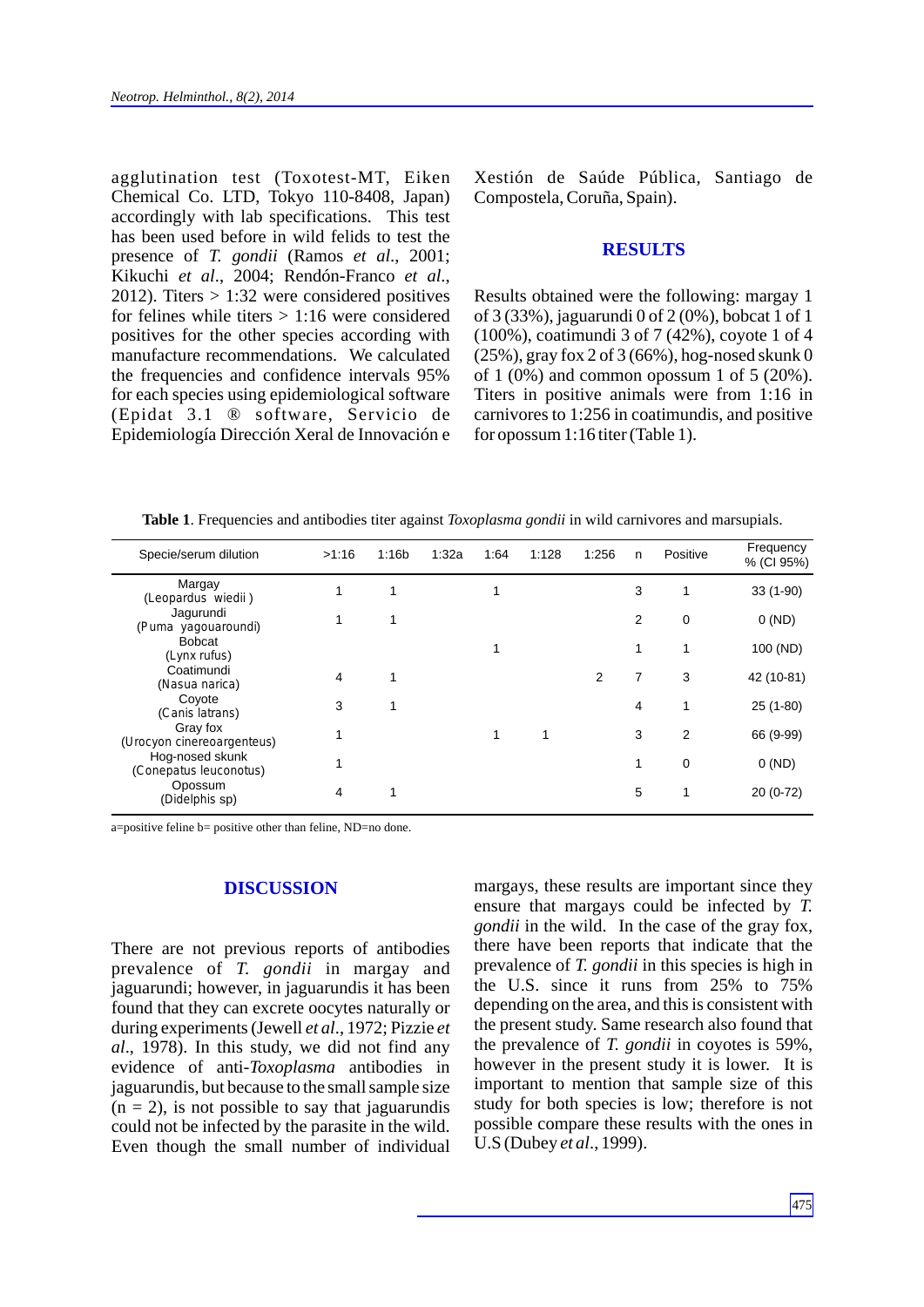This is the study that has obtained the best sample size for wild coatimundis  $(n = 7)$ . These results indicate that the prevalence found of 42% is lower of what was found by the only previous study of 72% of prevalence (Thoisy *et al*., 2003). Due to the small simple size in hog-nosed skunk  $(n = 1)$ , is not conclusive that they could not be infected by *T. gondii*. In the case of opossums, 20% of prevalence was record, that is within the rank (13-29%) reported for the U.S., but it is higher with the one reported (10%) for central Mexico, where mean ambient humidity is lower (Smith & Frenkel, 1995; Hill *et al*., 1998; Suzan & Ceballos, 2005; Mitchell *et al*., 2006). This could explain the differences since in neotropical regions there is more humidity and this helps the parasite to remain viable for longer periods. In French Guyana, it was found 15% (n=34) of prevalence in common opossums and 20% (n=15) in white-eared opossum (*D. albiventris*; Thoisy *et al*., 2003)*.* In Brazil, it was found 20.4% (n=396) of prevalence in common opossums (Yal *et al*., 2003).

The prevalence of *T. gondii* found in coatimundis and opossums have an important zoonotic risk, since as it was mentioned earlier; these species are hunted and consumed as food by people in rural areas of Mexico (Naranjo *et al*., 2004; Mitchell *et al.*, 2006; Tlapaya & Gallina, 2010; Contreras-Moreno *et al*., 2012).

The role of wild cats on the cycle of *T. gondii* is important particularly in areas where domestic cats coexist with them. In the case of other wild carnivores, there is little information about what is their role in the wild cycle of *T. gondii*. However, it is important to know their role as hosts since they compete for the infected prey and therefore they can lower the prevalence of the disease. Since opossums are commonly depredated by different carnivores including felids, it is important to determine the prevalence in them to know which is the parasite's infectious cycle. It is also important to generate studies that include intermediate hosts with the objective of identifying how the parasite cycle closes in the wild (ferraroni *et al.*, 1980).

#### **ACKNOWLEDGEMENTS**

Thank to the Dallas Zoo, the Oklahoma City Zoo, and Los Ebanos Ranch, for their funding and support for this project. Also thank to the Dirección General de Vida Silvestre and the State of Tamaulipas to provide the necessary permits to develop this study.

#### **BIBLIOGRAPHIC REFERENCES**

- Cañon-Franco, WA, Araújo, FAP & Gennari, SM. 2013. *Toxoplasma gondii in small neotropical wild felids.* Brazilian Journal of Veterinary Research and Animal Science, vol. 50, pp. 50-67.
- Carvajal-Villarreal, S, Caso, A, Downey, P, Moreno, A, Tewes, ME & Grassman Jr, LI. 2012. *Spattial patterns of the margay (Leopardus wiedii, Felidae, Carnivora) at "El Cielo" Biosphere Reserve, Tamaulipas, Mexico.* Mammalia, vol. 76, pp. 237-244.
- Caso, A. 2013. *Spatial differences and local avoidance of Ocelot (Leopardus pardalis) and Jaguarundi (Puma yagouaroundi) in Northeast Mexico.* Tesis de Doctor en Ciencias Biológicas, Texas A&M University-Kingsville, Kingsville, Texas.
- Caso, A, Carvajal-Villarreal, S, Downey, P, & Moreno, A. 2005. *Técnica de captura y manejo del margay (Leopardus wiedii) en la Reserva de la Biosfera El Cielo*. *In*: Sánchez-Ramos, G, Reyes-Castillo, P & Dirzo, R, (eds.). *Historia Natural de la Reserva de la Biosfera "El Cielo", Tamaulipas. México.* Universidad Autónoma de Tamaulipas, Instituto de Ecología A. C., UNAM. Toppan printing inc. Vol. 55, pp. 538-542.
- Contreras-Moreno, FM, De la Cruz-Félix, K, & Bello-Gutíerrez, J. 2012. *Uso patrones de cacería y preferencia de presas en dos sitios del parque estatal La Sierra, Tabasco, México*. Etnobiología, vol. 10, pp. 1-9.
- Della, MG. 1999. *Toxoplasmosis in zoo animals*. In: Fowler, ME, & Miller RE (eds.). Zoo and Wild Animal Medicine,  $4<sup>th</sup>$  ed. W.B.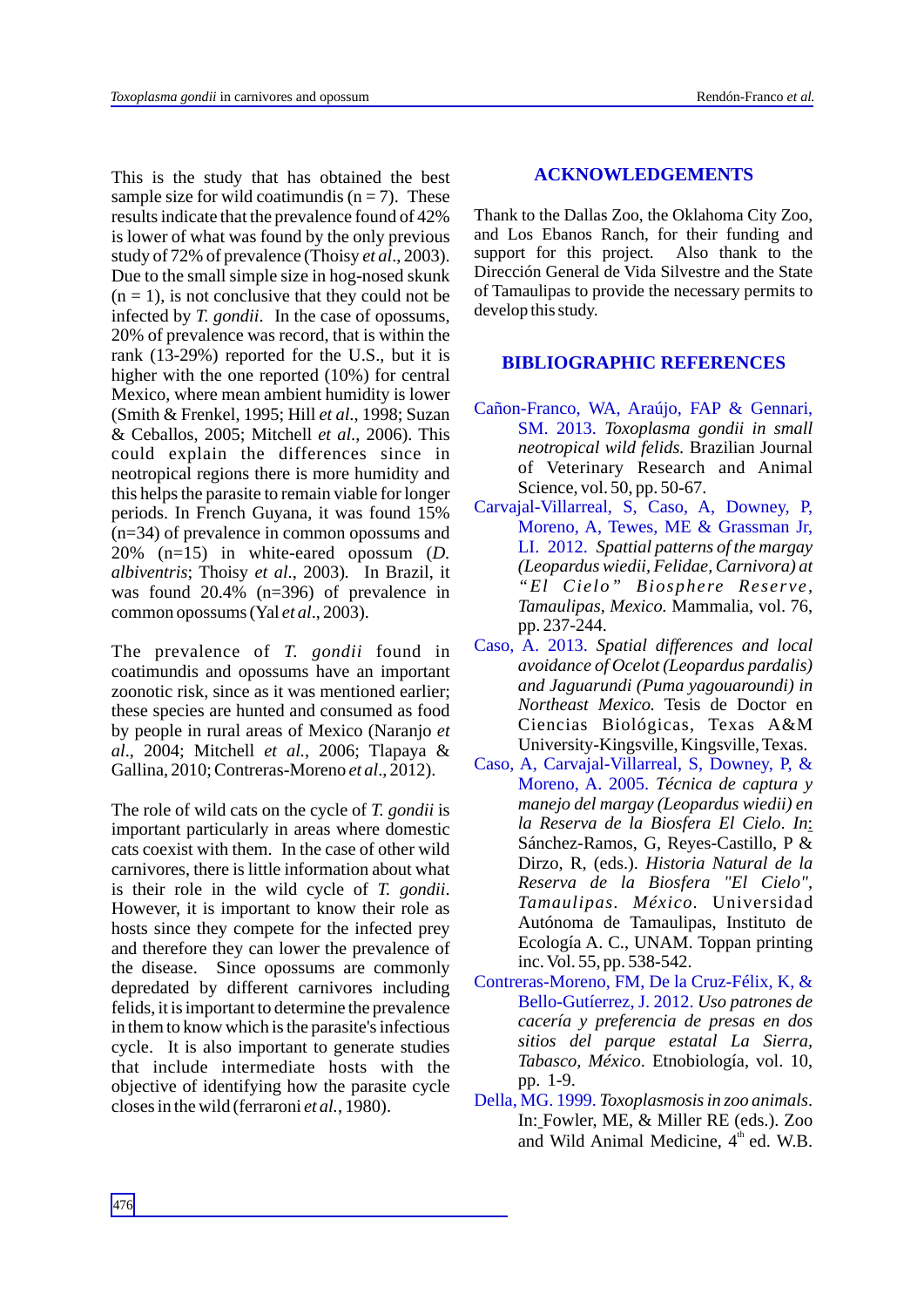Sauders Co., Philadelphia, Pennsylvania. pp. 131-135.

- Dreesen, DW. 1990. Toxoplasma gondii *infections in wildlife.* Journal of the American Veterinary Medical Association, vol. 196 pp. 274-276.
- & Kazacos, KR. 1999. Toxoplasma gondii *antibodies in naturally exposed wild coyotes, red foxes, and gray foxes and serologic diagnosis of toxoplasmosis in red foxes fed T. gondii oocysts and tissue cysts.* The Journal of Parasitology, vol. 85, pp. 240-243. Dubey, JP, Storandt, ST, Kwok, OC, Thullinez, P
- *Prevalence of* Toxoplasma *antibodies in humans and various animals in the*  Amazon. Proceedings of the Helminthological Society of Washington, vol. 47, pp. 148-150. Ferraroni, JJ, Reed, SG & Speer, CA. 1980.
- *Transmission of* Frenkel, JK. 1990. *toxoplasmosis and the role of immunity in limiting transmission and illness.* Journal of the American Veterinary Medical Association, vol. 196, pp. 233-240.
- *Seroprevalence of*  Clark, WR. 1998. *antibodies aginst* Toxoplasma gondii *in free-ranging mammals in Iowa.*Journal of Wildlife Diseases, vol. 34, pp. 811-815. Hill, RE, Zimmerman, JJ, Wills, RW, Patton, S &
- *Development of* & Ruiz, A. 1972. Toxoplasma *oocysts in neotropical felidae.* The American Journal of Tropical Medicine and Hygiene, vol. 21, pp. 512- 517. Jewell, ML, Frenkel, JK, Johnson, KM, Reed, V
- *Seroprevalence of* Toxoplasma 2004. gondii *in American free-ranging or captive pumas (Felis concolor) and bobcats (Lynx rufus).* Veterinary Parasitology, vol. 120, pp. 1-9. Kikuchi, Y, Chomel, BB, Kasten, RW, Martenson, JS, Swift, PK & O'Brien, SJ.
- *Prevalence of agglutinating* 2006. *antibodies to* Toxoplasma gondii *in striped skunks (*Mephitis mephitis*), opossums (*Didelphis virginiana*), and rac coons (*Procyon lotor*) from Connecticut.* The Journal of Parasitology, Mitchell, SM, Richardson, DJ & Lindsay, DS.

vol. 92, pp. 664-665.

- *Subsistence hunting by*  Bolaños, JE. 2004. *three ethnic groups of the Lacandon forest, Mexico*. Journal of Ethnobiology, Vol. 24, pp. 233-253. Naranjo, EJ, Guerra, MM, Bodmer, RE &
- *Hallazgo del ciclo ontogenico selvatico del Toxoplasma gondii en felidos salvajes (*Oncifelis geoffroyi*,* Felis cocolo *y* Felis eira*) de la provincia de Cordoba.* Revista Militar de Veterinaria, vol. 25*,* pp. 293- 300. Pizzie, HL, Rico, CM, & Pessat, OAN. 1978.
- *Seroprevalence of* Neto, JS. 2001. Toxoplasma gondii *in captive neotropical felids from brazil*. Veterinary Parasitology, vol.102, pp. 217-224. Ramos, SJ, Ogassawara, S, Adania, CH, Ferreira, F, Gennari, SM, & Ferreira-
- *Prevalence of anti-*Toxoplasma 2012. gondii *antibody in free-ranging ocelots (*Leopardus pardalis*) from Tamaulipas, Mexico.* Journal of Wildlife Diseases, vol. 48, pp. 829-831. Rendón-Franco, E, Caso-Aguilar, A, Jiménez-Sánchez, NG, Sandoval-Sánchez, AL, Brousset, HJDM, & Zepeda-López, HM.
- *Norma Oficial*  Recursos Naturales). 2010. *Mexicana NOM-059-SEMARNAT-2010, protección ambiental, especies nativas de México de flora y fauna silvestre, categorías de riesgo y especificaciones para su inclusión, exclusion o cambio, lista de especies en riesgo.* Diario Oficial de la Nación. pp. 1–78. SEMARNAT (Secretariìa de Medio Ambiente y
- Society of Mammalogists. Guidelines of the American Society Mammalogists for the Use of Wild Mammals in Research. Journal of Mammalogy, vol. 88, pp. 809- 23. Sikes, RS & Gannon, WL2007. *The animal care and use committee of the American*
- Smith, DD & Frenkel, JK. 1995. Prevalence of *antibodies to* Toxoplasma gondii *in wild mammals of Missouri and east central Kansas: biologi c and e cologi c considerations of transmission.*Journal of Wildlife Diseases, vol. 31, pp. 15-21.

Suzan, G & Ceballos, G. 2005. The role of feral